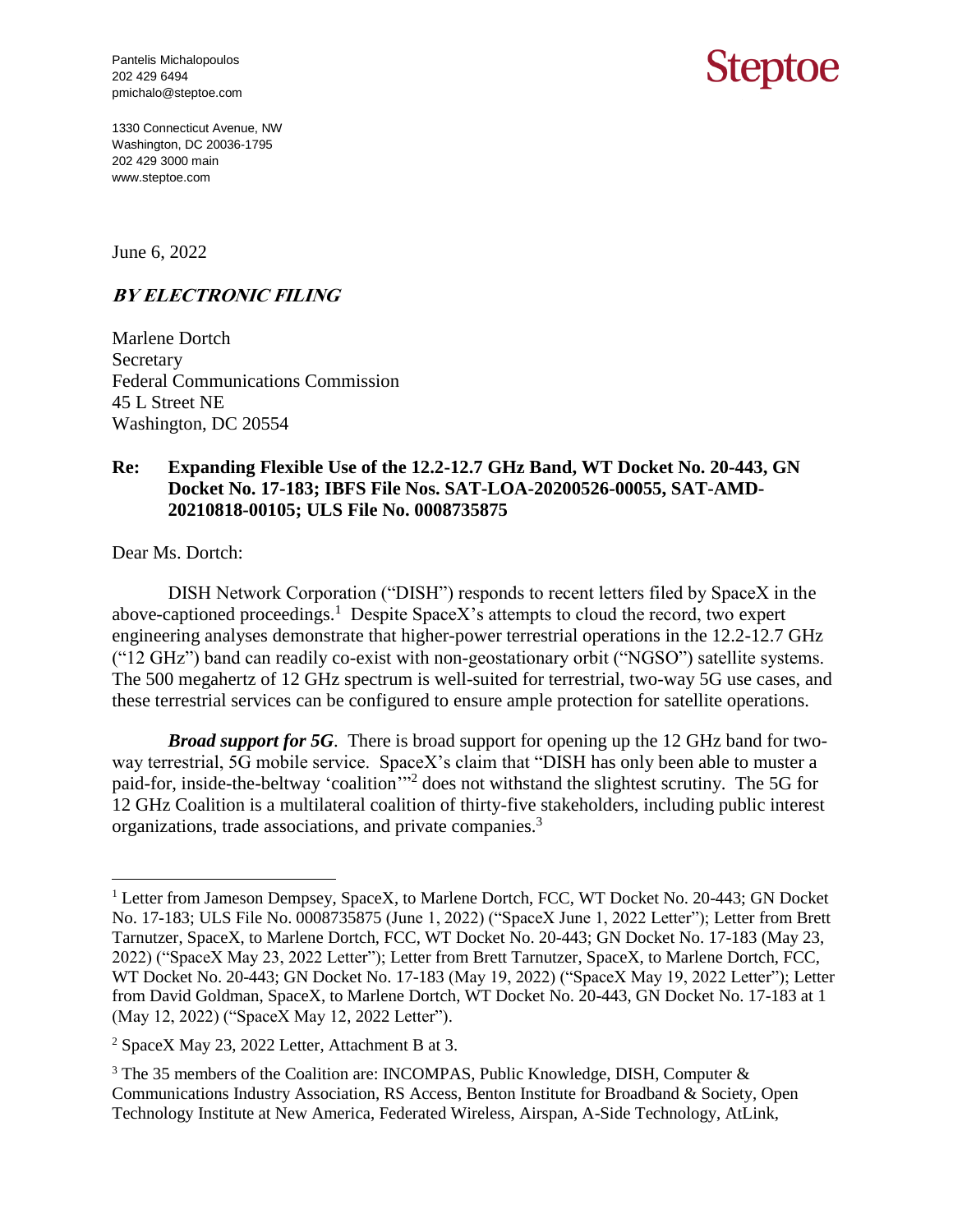*Manufacturer Support for 12 GHz.* SpaceX claims that "no major wireless association, standards body, or equipment manufacturer has expressed any interest in using the band for 5G."<sup>4</sup> This is false, as three wireless associations—INCOMPAS, RWA and CCIA—are part of the 5G for 12 GHz Coalition, and standard-setting work has already been undertaken.<sup>5</sup> There is also support from the vendor/manufacturing community for unleashing 12 GHz for 5G, including Dell, VMWare, Mavenir, Airspan, and Cambridge Broadband Networks. More broadly, standards bodies and manufacturers are generally induced to devote significant resources only by a critical mass of regulatory action. SpaceX may be content with a vicious circle where agency inaction leads to inaction by standard-setting organizations and manufacturers alike. But this is the equivalent of stepping on the brake just when U.S. 5G needs to get into seventh gear. The U.S. needs the *virtuous* circle of Commission allocation of the band to higher-power, two-way services, and then prompt incorporation of the band in standards and equipment.

*Engineering Studies Confirm Coexistence.* SpaceX's May 19, 2022 ex parte meeting was held on the same day that RKF Engineering submitted its second study into the record.<sup>6</sup> This report reinforced the results of RKF's prior study in this proceeding, and showed that terrestrial wireless service using the 12 GHz band can coexist with NGSO systems even more readily than previously established. In fact, even as SpaceX was criticizing 5G proponents for "refus[ing] to correct"<sup>7</sup> the first RKF study, the new RKF study considered several factors identified as lacking in SpaceX's criticisms. Among other things, the 2022 RKF Report accounts

 $\overline{a}$ 

Cambridge Broadband Network Groups, Center for Educational Innovation, Ceragon, Center for Rural Strategies, Dell Technologies, Etheric Networks, GeoLinks, Globtel Holding, GoLong Wireless, Granite Telecommunications, Mavenir, Mixcomm, mmWave Tech, MVD Number 53 Partners, NextLink, Resound Networks, Rise Broadband, Rural Wireless Association, Tilson, VMWare, WeLink, White Cloud, Xiber and X-Lab.

<sup>4</sup> SpaceX May 23, 2022 Letter at 1.

<sup>5</sup> *See* Reply Comments of DISH Network Corp., WT Docket No. 20-443, GN Docket No. 17-183, at 28- 32 (July 7, 2021) ("DISH 12 GHz Reply Comments").

<sup>6</sup> *See* RKF Engineering Solutions, LLC, *The Effect of 5G Deployment on NGSO FSS Downlink Operations in the 12.2-12.7 GHz Band* ("2022 RKF Report"), attached to Letter from V. Noah Campbell, RS Access, to Marlene Dortch, FCC, WT Docket No. 20-443, (May 19, 2022).

<sup>7</sup> SpaceX May 23, 2022 Letter, Attachment B at 5.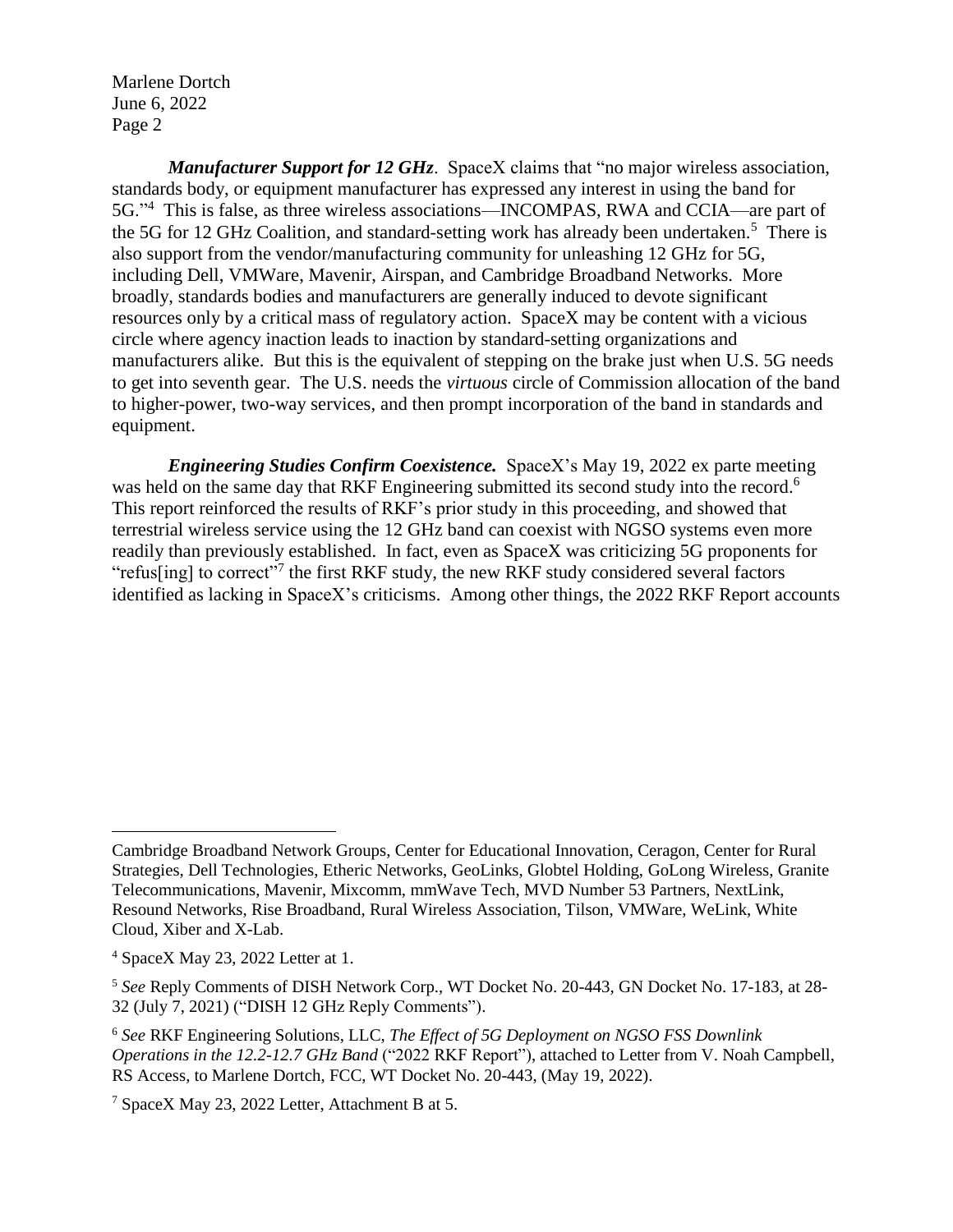$\overline{a}$ 

for shared use of the band,<sup>8</sup> placement of satellite antennas,<sup>9</sup> elevation angles,<sup>10</sup> and interference metrics<sup>11</sup>—all of them listed by SpaceX as not having been considered.<sup>12</sup> All of these items, however, are more than offset by improvements made by RKF, including use of "horizon nulling," and marshaling the capability that method gives terrestrial antennas to avoid interference. The result? *RKF found that a very small 0.15% of NGSO consumer terminals down from 0.89% in the 2021 RKF Report—would experience even the potential for interference.*<sup>13</sup> SpaceX, for its part, has still not submitted any technical or engineering studies into the record.

2016 Studies. SpaceX has now filed its third letter<sup>14</sup> in this proceeding focusing on studies submitted six years ago by the MVDDS Coalition about sharing in the 12 GHz band between NGSO satellites and terrestrial service.<sup>15</sup> This single-note advocacy—which focuses on analysis prepared long before a single commercial NGSO satellite using the band was orbiting the Earth—is an attempt to divert attention from the total absence of any technical evidence in support of SpaceX's position on the two main issues involving its use of the 12 GHz band. SpaceX has continuously failed to acknowledge the following: (1) that the introduction of

<sup>12</sup> *See* SpaceX May 23, 2022 Letter, Attachment B at 5. SpaceX falsely claims that DISH has recognized that SpaceX terminals are typically installed on rooftops. SpaceX May 19, 2022 Letter at 2. DISH has recognized nothing of the kind—DISH merely reproduced a SpaceX graphic showing a rooftop. By no means is this a recognition that rooftops are the Starlink dishes' typical home.

<sup>13</sup> 2022 RKF Report at 25-28.

<sup>8</sup> 2022 RKF Report at 3 ("RKF places nearly 2.1 million 5G devices, comprising 1,499,910 simultaneously active macro-cell UEs, 49,997 fixed macro-cell base stations, 89,970 fixed small-cell base stations, 6,999 point-to-point backhaul links, and 449,850 simultaneously active small-cell UEs, capturing the diverse ways a nationwide 5G network could utilize the 12 GHz band.").

<sup>&</sup>lt;sup>9</sup> *Id.* at ii ("[T]his study now assumes that more than half of Starlink terminals would have a rooftop deployment. A rooftop NGSO terminal would not be shielded by clutter that might otherwise block 5G emissions.").

<sup>&</sup>lt;sup>10</sup> *Id.* ("[T]his study now assumes Starlink terminals more frequently use lower elevation angles closer to the minimum elevation angle of 25°.").

 $11$  *Id.* at 26 ("Although some commentators have suggested an exceedance threshold of  $-12.2$  dB I/N, that value would not materially affect this study's findings: A -12.2 dB I/N increases the noise level by 0.3 dB relative to -8.5 dB I/N, and therefore only marginally increases the percentage of additional Starlink terminal exceedances.").

<sup>&</sup>lt;sup>14</sup> See SpaceX May 12, 2022 Letter; Letter from David Goldman, SpaceX, to Marlene Dortch, WT Docket No. 20-443, GN Docket No. 17-183 (Mar. 18, 2022); Letter from David Goldman, SpaceX, to Marlene Dortch, WT Docket No. 20-443, GN Docket No. 17-183 (Nov. 29, 2021).

<sup>15</sup> *See* Tom Peters, *MVDDS 12.2-12.7 GHz Co-Primary Service Coexistence* ("First Peters Study"), attached to Comments of MVDDS 5G Coalition, Docket No. RM-11768 (June 8, 2016); Tom Peters, *MVDDS 12.2-12.7 GHz Co-Primary Service Coexistence II* ("June 23, 2016 Peters Study"), attached to Reply Comments of the MVDDS 5G Coalition, Docket No. RM-11768 (June 23, 2016) (collectively, "2016 Studies").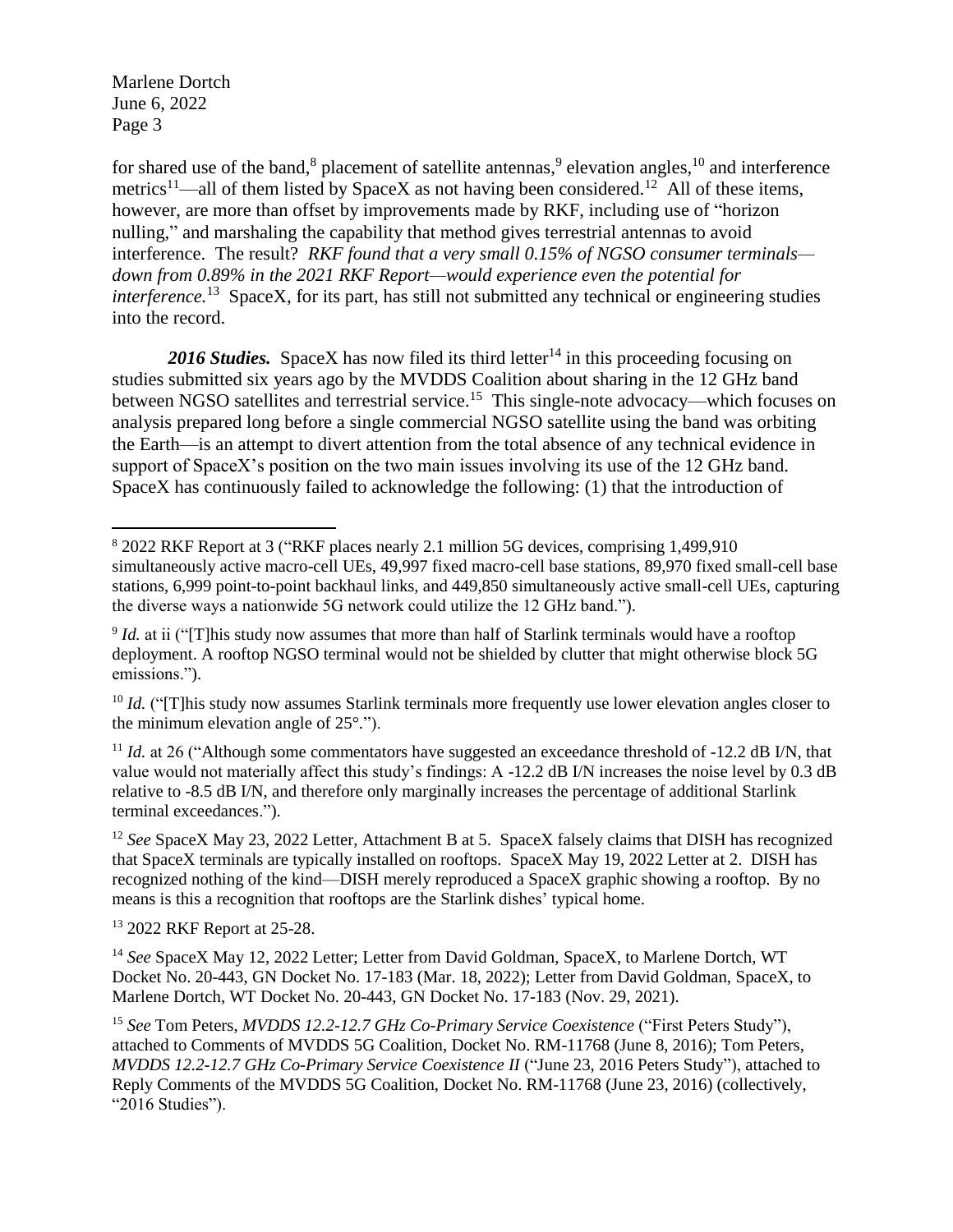$\overline{a}$ 

higher-power terrestrial services in the band would not cause even the potential for interference except to a very small percentage of NGSO consumer terminals; and (2) that SpaceX's existing system exceeds the power levels applicable to the 12 GHz band for the protection of satellite television, and its proposed second-generation system would, if approved, exceed these limits by far more.

Astonishingly, SpaceX has not submitted a single declaration conducted by expert engineers on either issue. In contrast, with respect to NGSO/terrestrial service sharing in the 12 GHz band, RKF Engineering submitted two detailed statistical Monte Carlo analyses, in May 2021 and May 2022.<sup>16</sup> The Commission,<sup>17</sup> the courts,<sup>18</sup> and the Chairwoman<sup>19</sup> in recent communications with Congress have all cited Monte Carlo analysis as the gold standard in assessing interference. But SpaceX has still not submitted any expert analysis of its own, statistical or otherwise. With respect to SpaceX's proposed second-generation system, as soon as DISH received SpaceX's data about the SpaceX satellites' power levels, DISH submitted a comprehensive technical study showing SpaceX's violation of the rules.<sup>20</sup> It has been three months since DISH's submission and SpaceX has not provided a single response.

While it has become repetitive to rebut the same allegations, dressed each time in a different cloak, SpaceX nonetheless continues to misstate the conclusions of the 2016 Studies, which have been overtaken by subsequent technical advances.

*NGSO/Terrestrial Service Sharing*. As DISH has explained, the 2016 Studies used a worst-case approach, meaning that they were based on worst-case assumptions of several factors occurring simultaneously, including no propagation loss and near-zero NGSO satellite elevation angles.<sup>21</sup> As Mr. Peters explained, "we generally sought to rely upon worst-case assumptions to address uncertainty. Our preference for worst-case assumptions tended to overstate the risk of

<sup>17</sup> *See Unlicensed Use of the 6 GHz Band; Expanding Flexible Use in Mid-Band Spectrum Between 3.7 and 24 GHz*, Report and Order and Further Notice of Proposed Rulemaking, 35 FCC Rcd. 3852 (2020).

<sup>18</sup> *See AT&T Services, Inc. v. FCC,* 21 F.4th 841, 853 (2021).

<sup>19</sup> The Honorable Jessica Rosenworcel, Chairwoman, Federal Communications Commission, Additional Questions for the Record, Subcommittee on Communications and Technology Hearing on Connecting America: Oversight of the FCC, at 17 (Mar. 31, 2022).

<sup>20</sup> *Second Technical Study on SpaceX Second-Generation System* ("Second Gen2 Study"), Exhibit 1 to Reply of DISH Network Corp., File Nos. SAT-LOA-20200526-00055 and SAT-AMD-20210818-00105, (Mar. 8, 2022) ("DISH Gen2 Reply").

<sup>21</sup> *See* Letter from Pantelis Michalopoulos, Counsel for DISH, to Marlene Dortch, FCC, WT Docket No. 20-443, GN Docket No. 17-183, at 7 (Jan. 13, 2022); *see also* Letter from Pantelis Michalopoulos, Counsel for DISH, to Marlene Dortch, FCC, WT Docket No. 20-443, GN Docket No. 17-183, at 7-8 (Apr. 21, 2022) ("DISH April 21, 2022 Letter").

<sup>16</sup> *See* RKF Engineering Solutions, LLC, *Assessment of Feasibility of Coexistence between NGSO FSS Earth Stations and 5G Operations in the 12.2 – 12.7 GHz Band* ("2021 RKF Report"), attached to Comments of RS Access, LLC, WT Docket No. 20-443, GN Docket No. 17-183 (May 7, 2021); 2022 RKF Report.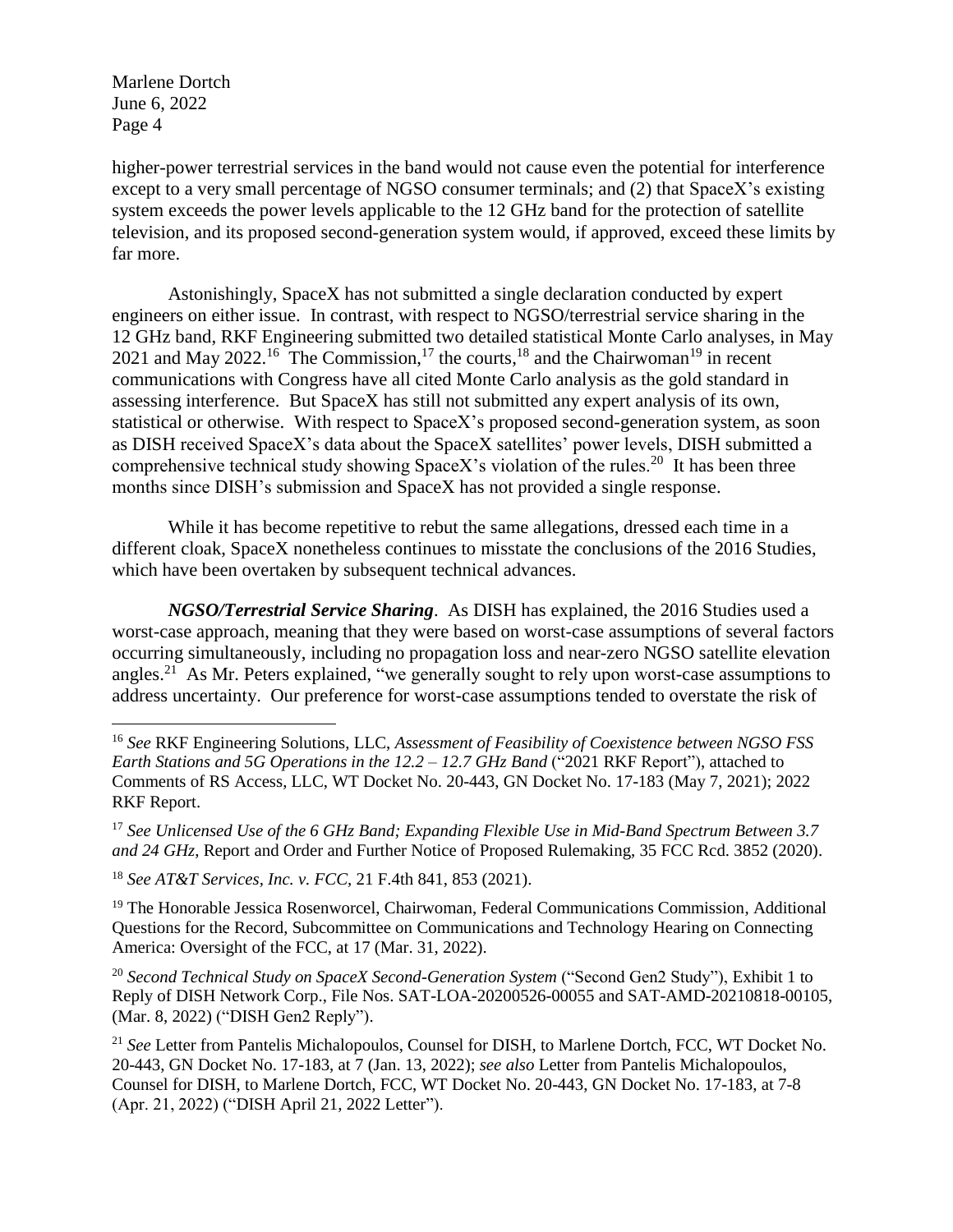potential interference, but we adopted this posture intentionally to help demonstrate how much additional margin for coexistence would exist if more realistic operating assumptions were used."<sup>22</sup> In response, SpaceX takes a statement in the later study out of context, asserting that Mr. Peters "identified interference to potential future NGSO FSS operations in the 12.2-12.7 GHz as probable even using best-case assumptions for MVDDS operations."<sup>23</sup> But this was a reference to one parameter—the transmit power of a terrestrial antenna. By contrast, the "general[]" rule, a "preference for worst-case assumptions," was stated in the First Peters Study, the net result of which was to "overstate" interference.<sup>24</sup> These assumptions included angles as low as effectively zero degrees, as well as free-space propagation of terrestrial signals. In communications with Congress about this proceeding, Chairwoman Rosenworcel effectively recognized that free-space propagation is an unrealistic assumption when she pointed to the importance of clutter in attenuating the terrestrial transmit signals: "we are determining what propagation model should be used to assess how the radiofrequency energy from 5G transmitters will travel and dissipate in rural, suburban, urban, and dense urban environments."<sup>25</sup>

SpaceX compounds its flawed reasoning by referring to an earlier Peters Study in its attempt to cast doubt on the fact that the 2016 Studies used a near-zero elevation angle. DISH's April 21, 2022 letter cited to the August 15, 2016 Peters Study in support of this proposition.<sup>26</sup> SpaceX states in response, "the citation purportedly supporting that statement says nothing about elevation angles or boresight—in fact, it is to the Second Peters Study, which only analyzes interference to DBS (not NGSO) systems."<sup>27</sup> But SpaceX defines the "Second Peters Study" as the June 23, 2016 Study, not the August 15, 2016 Study that DISH actually cited.

SpaceX continues to assert that it "operate<sup>[s]</sup> at lower elevation angles"<sup>28</sup> without offering any proof that it does so, showing why it needs to do so, or explaining how low angles are compatible with quality service anyway. Further, SpaceX fails to address any of DISH's criticisms of its elevation angle distribution curve<sup>29</sup> and is completely silent on the effect of the clustering of its satellites serving North America at 53°N (which causes SpaceX's satellites to

<sup>28</sup> *Id.* at 2.

 $\overline{a}$ 

<sup>22</sup> First Peters Study at 2.

<sup>&</sup>lt;sup>23</sup> SpaceX May 12, 2022 Letter at 4 (citing June 23, 2016 Peters Study at 2) (emphasis omitted).

<sup>&</sup>lt;sup>24</sup> First Peters Study at 2.

<sup>&</sup>lt;sup>25</sup> The Honorable Jessica Rosenworcel, Chairwoman, Federal Communications Commission, Additional Questions for the Record, Subcommittee on Communications and Technology Hearing on Connecting America: Oversight of the FCC, at 17 (Mar. 31, 2022).

<sup>26</sup> *See* DISH April 21, 2022 Letter at 8 (citing *MVDDS 12.2-12.7 GHz NGSO Coexistence Study* at 10-11, 17, attached to Petition to Deny of the MVDDS 5G Coalition, File No. SAT-LOI-20160428-00041 (Aug. 15, 2016)).

<sup>27</sup> SpaceX May 12, 2022 Letter at 4 n.20.

<sup>29</sup> DISH April 21, 2022 Letter at 4-5.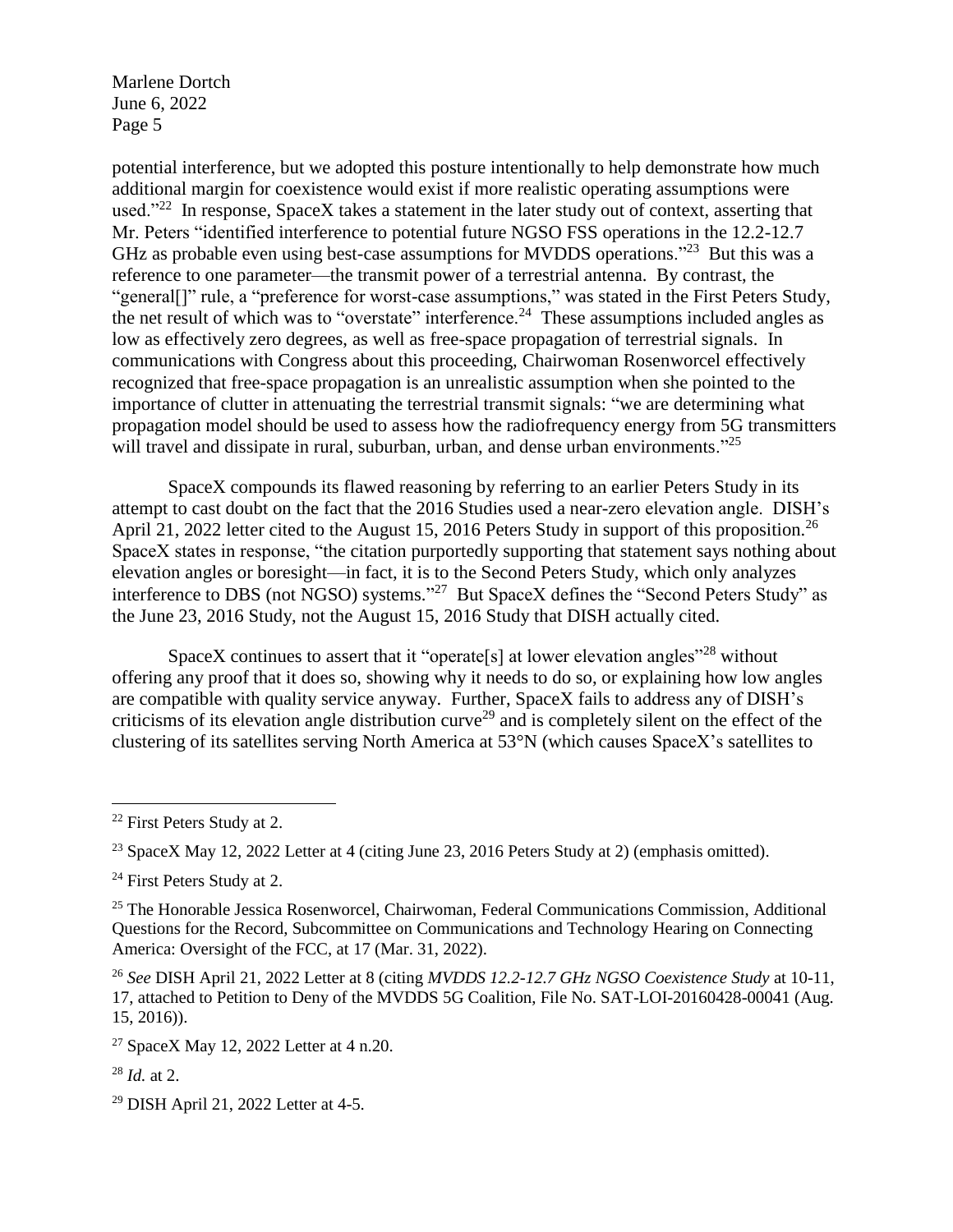stay at a high elevation angle for much of the U.S. population).<sup>30</sup> SpaceX is correct that horizon nulling is not a "talisman" that resolves all problems.<sup>31</sup> But the 2022 RKF Report shows with significant precision the extent to which horizon nulling can mitigate interference potential—it can help decrease the already-small percentage of NGSO consumer terminals serving the potential for interference from  $0.89\%$  to  $0.15\%$ .<sup>32</sup> In other words, it reduces the potential for interference to less than a fourth of the already small number. As to the difficulties of "targeting"<sup>33</sup> which section to null, SpaceX has it backwards. As the 2022 RKF Report explains, "5G beamforming antennas can use sidelobe suppression and antenna nulling toward the horizon to mitigate inadvertent interference that might occur outside the intended path of the signal."34 In other words, nulling mitigates the potential for interference by suppressing energy in *all*  directions other than the intended precise direction. All sections can be nulled except the section that is targeted.

SpaceX also misstates the Commission's request for comment on the 12 GHz band. SpaceX states that DISH has "not answered the Commission's call for proposed rules"<sup>35</sup> but does not include a cite to such a request in the *12 GHz Notice of Proposed Rulemaking*. This is because none exists.<sup>36</sup> In the *12 GHz NPRM*, the Commission requested information on various aspects of the MVDDS Coalition's proposal, all of which has been supplied by DISH and others. RKF Engineering submitted a detailed engineering analysis explaining that coexistence between terrestrial 5G and NGSO operations is possible.<sup>37</sup> Thus, it is SpaceX that has not responded to the Commission's requests by failing to submit *any* engineering studies of its own when the NPRM clearly called for technical analysis.

*SpaceX Interference into Satellite Television*. While SpaceX has now filed its third letter delving into minute details of six-year old studies, it has simultaneously ignored the serious problems with its proposed second-generation system application.<sup>38</sup> DISH submitted a detailed

<sup>30</sup> *See id.* at 6.

 $\overline{a}$ 

<sup>37</sup> *See* 2021 RKF Report.

<sup>38</sup> *See* Space Exploration Holdings, LLC, Application for Satellite Space Station Authorizations, File No. SAT-LOA-20200526-00055 (filed May 26, 2020) ("Gen2 Application"); Space Exploration Holdings,

 $31$  SpaceX May 12, 2022 Letter at 3.

<sup>32</sup> *See* 2022 RKF Report at 25-28.

<sup>33</sup> SpaceX May 12, 2022 Letter at 3.

<sup>34</sup> 2022 RKF Report at ii; *see also id.* at 12 ("Equipment manufacturers like Nokia, Ericsson, and Samsung will use advanced antenna systems, which support interference mitigation technologies, including nulling beams and antenna downtilts that focus the beam toward the coverage area and reduce the impact of sidelobe interference.").

<sup>35</sup> SpaceX May 12, 2022 Letter at 4.

<sup>36</sup> *Expanding Flexible Use of the 12.2-12.7 GHz Band*, Notice of Proposed Rulemaking, 36 FCC Rcd. 606 (2021).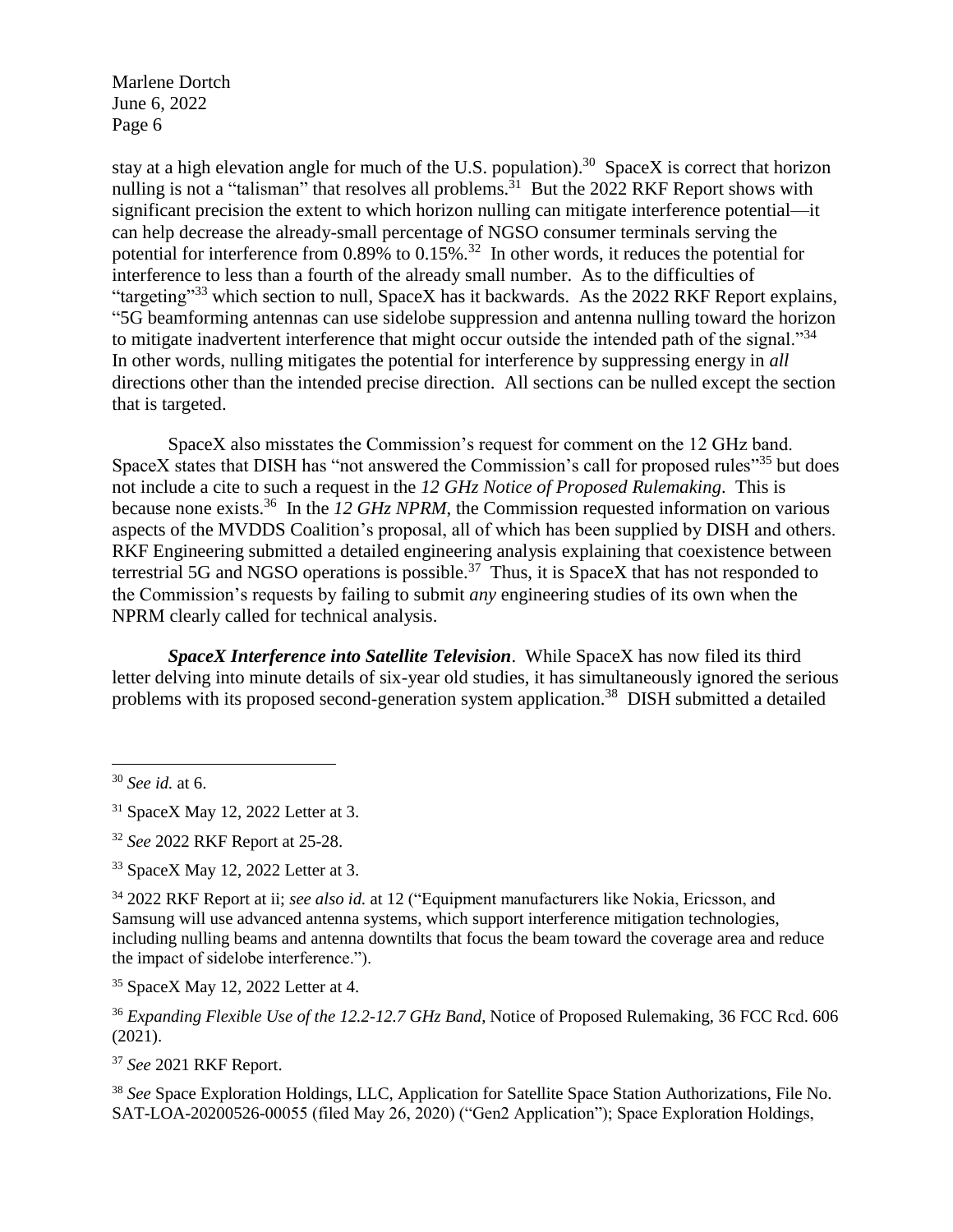technical report from an expert satellite engineer analyzing SpaceX's own data files.<sup>39</sup> They revealed that the Gen2 system will exceed applicable equivalent power flux density ("EPFD") limits designed to protect DBS systems from interference in the 12 GHz band. To circumvent the power limits, SpaceX arbitrarily split the Gen2 constellation into 18 separate pieces.<sup>40</sup> This effort is not credible or legally supportable. As DISH explained, it is like saying that each counsel for DISH has broken Usain Bolt's world record for the 100-meter dash based on their time for the first 5.6 meters. DISH also uncovered additional significant substantive and procedural defects with SpaceX's Gen2 application, all of which have remained unaddressed, let alone cured.<sup>41</sup> SpaceX's silence on these issues in the three months since reply comments in the Gen2 proceeding were submitted is deafening.

*DISH's use of MVDDS*. A three-paragraph letter submitted by Space $X^{42}$  repeats false allegations about DISH's MVDDS licenses that SpaceX had already made at length a year ago, that DISH had thoroughly rebutted then, and that were already too late when they were first made. Mysteriously, the letter does not add one iota to what SpaceX had argued then, and appears to be another attempt to change the subject, this time from SpaceX's compliance with Commission rules. To avoid compounding the repetition, DISH will summarize its response: SpaceX's attempt at a sting operation to prove that it was hard to sign up for DISH's service in fact showed the opposite.<sup>43</sup> The attempt by SpaceX's undercover agents to get DISH customer service representatives to disparage DISH's service failed, as it was obviously aimed at putting words in other people's mouths, and failed to accomplish even that facile objective. SpaceX also claims, one more time, that "consumers cannot purchase DISH's MVDDS service without subsidizing DISH's infrastructure build-out to their homes."<sup>44</sup> Of course, SpaceX itself charges customers a deposit for going on a waitlist for a service that the customer may not receive for months or even a year.<sup>45</sup> And SpaceX was silent when DISH certified its MVDDS buildout commitments some three years ago.<sup>46</sup> The timing of SpaceX's duplicative argument is not a

 $\overline{a}$ 

LLC, Application for Space and Earth Station Modification, File No. SAT-AMD-20210818-00105 (filed Aug. 18, 2021) ("Gen2 Amendment").

<sup>39</sup> *See* Second Gen2 Study.

<sup>40</sup> DISH Gen2 Reply at 12-14.

<sup>&</sup>lt;sup>41</sup> *See id.* at 11 (summarizing the Gen2 Application's inaccuracies).

<sup>42</sup> *See* SpaceX June 1, 2022 Letter.

<sup>43</sup> *See* DISH 12 GHz Reply Comments at 46-47.

<sup>44</sup> SpaceX June 1, 2022 Letter at 1.

<sup>45</sup> *See, e.g.*, Kate Duffy, *'Scammed by Starlink': Customers are frustrated with price hikes for uplink kits they still haven't received months after paying \$100 deposits*, Business Insider (Apr. 24, 2022), [https://www.businessinsider.com/spacex-starlink-customers-frustrated-price-hikes-deposits-customer](https://www.businessinsider.com/spacex-starlink-customers-frustrated-price-hikes-deposits-customer-services-2022-4)[services-2022-4.](https://www.businessinsider.com/spacex-starlink-customers-frustrated-price-hikes-deposits-customer-services-2022-4)

<sup>46</sup> *See, e.g*., DISH Network LLC, WQAR665, ULS File No. 0008735865, Build-Out Demonstration (July 24, 2019); South.com LLC, WQAW335, ULS File No. 0008736076, Build-Out Demonstration (July 22, 2019).